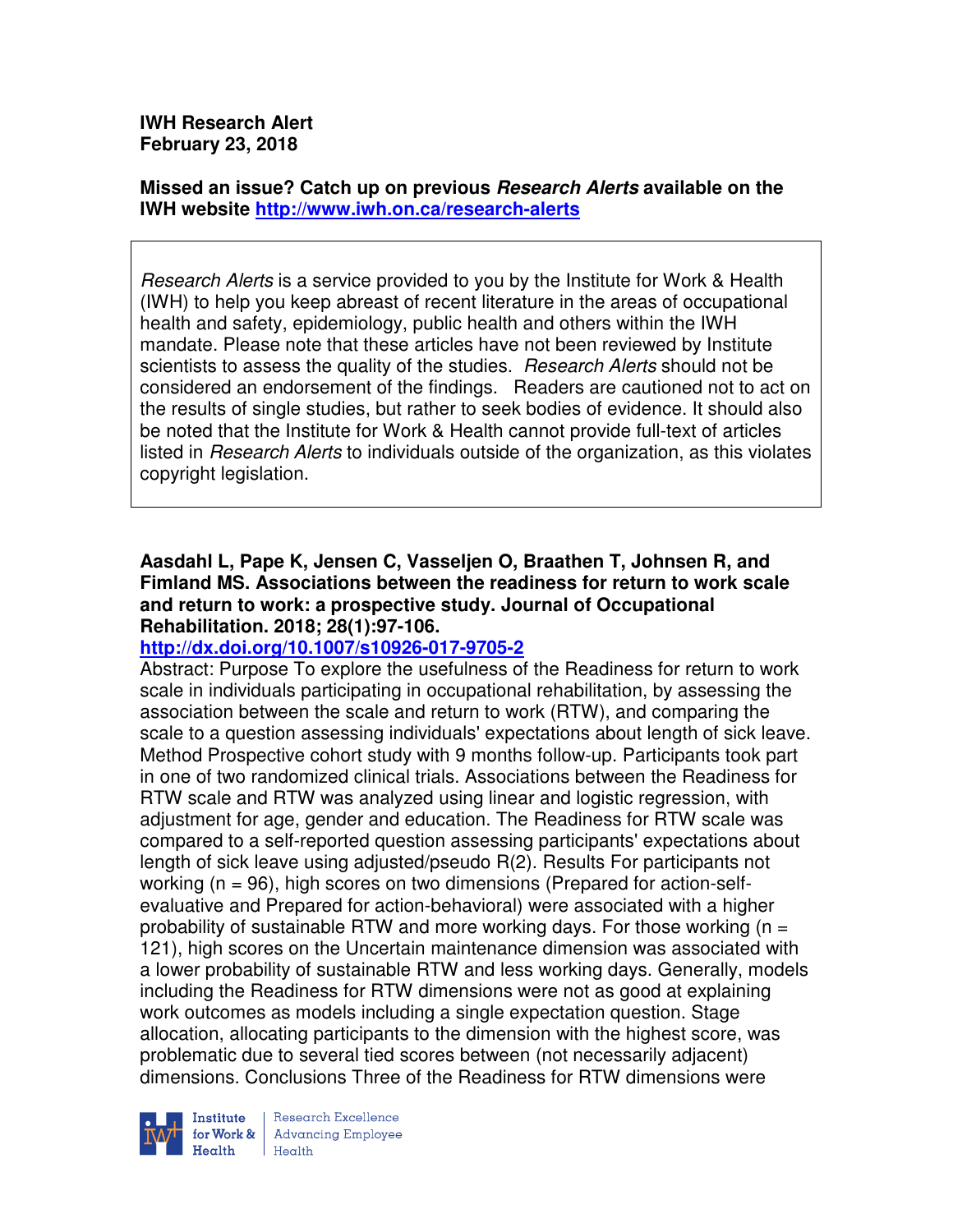associated with RTW. However, several weaknesses with the Readiness for RTW scale were established and we particularly do not recommend the stage allocation approach for clinical use in its current form

**Adams J, Kawchuk G, Breen A, De Carvalho D, Eklund A, Fernandez M, Funabashi M, Holmes MM, Johansson MS, de Luca K, Moore C, Page I, Pohlman KA, Swain MS, Wong AYL, and Hartvigsen J. Leadership and capacity building in international chiropractic research: introducing the chiropractic academy for research leadership (CARL). Chiropractic & Manual Therapies. 2018; 26:5.** 

**http://dx.doi.org/10.1186/s12998-018-0173-3 [open access]**

Abstract: In an evidence-based health care environment, healthcare professions require a sustainable research culture to remain relevant. At present however, there is not a mature research culture across the chiropractic profession largely due to deficiencies in research capacity and leadership, which may be caused by a lack of chiropractic teaching programs in major universities. As a response to this challenge the Chiropractic Academy for Research Leadership, CARL, was created with the aim of develop a global network of successful early-career chiropractic researchers under the mentorship of three successful senior academics from Australia, Canada, and Denmark. The program centres upon an annual week-long program residential that rotates continental locations over the first three-year cycle and between residentials the CARL fellows work on selfinitiated research and leadership initiatives. Through a competivite application process, the first cohort was selected and consists of 13 early career researchers from five professions in seven countries who represent diverse areas of interests of high relevance for chiropractic. The first residential was held in Odense, Denmark, with the second being planned in April 2018 in Edmonton, Canada, and the final residential to be held in Sydney, Australia in 2019

#### **Asih S, Neblett R, Mayer TG, and Gatchel RJ. Does the length of disability between injury and functional restoration program entry affect treatment outcomes for patients with chronic disabling occupational musculoskeletal disorders? Journal of Occupational Rehabilitation. 2018; 28(1):57-67. http://dx.doi.org/10.1007/s10926-016-9691-9**

Abstract: Purpose Functional restoration programs (FRPs), for patients with chronic disabling occupational musculoskeletal disorders (CDOMDs), have consistently demonstrated positive socioeconomic treatment outcomes, including decreased psychosocial distress and increased work return. The pre-treatment length of disability (LOD), or time between injury and treatment admission, has been shown to influence FRP work outcomes. Some studies have found that shorter LOD is associated with better work outcomes. However, few studies have actually examined cohorts with LOD duration longer than 18 months. This present study evaluated the effects of extended LOD (beyond 18 months) on important treatment outcomes. Methods A total cohort of 1413 CDOMD patients entered an FRP. Of those, 312 did not complete the program, so they were

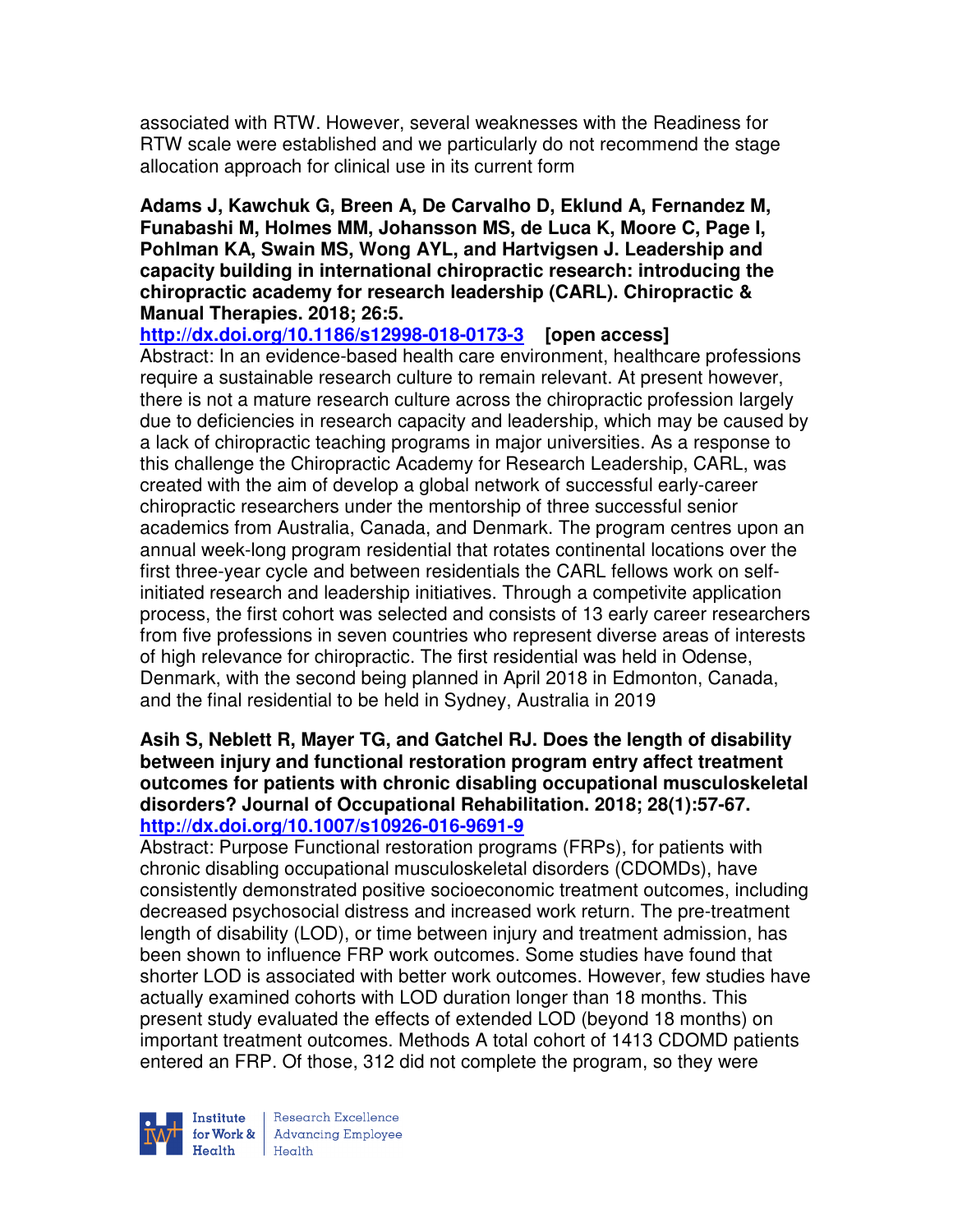eliminated from outcome analyses. The 1101 patients who completed the FRP were classified based on LOD: Late Rehabilitation (LR, 3-6 months,  $n = 190$ ); Chronic Disability (CD,  $7-17$  months,  $n = 494$ ); and Late Chronic Disability (LCD). The LCD, in turn, consisted of four separate subgroups: 18-23 months (LCD-18,  $n = 110$ ; 24-35 months (LCD-24,  $n = 123$ ); 36-71 months (LCD-36,  $n = 74$ ); and  $72+$  months (LCD-72,  $n = 110$ ). Patients were evaluated upon admission and were reassessed at discharge. Those patients who chose to pursue work goals post-treatment (n = 912) were assessed 1-year later. Results Longer LOD was associated with less likelihood of completing the FRP (p < .001). Compared to the other LOD groups, a relatively large percentage of patients (47%) in the longest- disability group were receiving social security disability benefits. Associations were found between longer LOD and more severe patient-reported pain, disability, and depressive symptoms at treatment admission. At discharge, symptom severity decreased for these patient-reported variables in all LOD groups (p < .001). Using binary logistic regressions, it was found that LOD significantly predicted work-return (Wald = 11.672,  $p = .04$ ) and work-retention (Wald  $= 11.811$ ,  $p = .04$ ) after controlling for covariates. Based on the LOD groups, the percentage of patients returning to, and retaining work, ranged from 75.6 to 94.1%, and from 66.7 to 86.3%, respectively. The odds of LCD-24 and LCD-72 patients returning to work were 2.9, and 7.4, respectfully, less likely, compared to LR patients. Furthermore, the odds of LCD-24 and LCD-72 patients retaining work were 3.3 and 3.8 times, respectively, less likely, compared to LR patients. Conclusions Long LOD was a risk factor for FRP non-completion, and was associated with more severe patient-reported variables, including pain intensity and perceived disability. Furthermore, long LOD was a significant predictor for work outcomes at 1 year following FRP discharge. Nevertheless, a large percentage of longer LOD (>24 months) patients had returned to work within the year after discharge (above 85%), and had retained at least part-time work 1-year later (above 66%). These results support the effectiveness of the FRP in mitigating the effects of extended LOD in a large percentage of long-term LOD patients

**Bainbridge HTJ and Fujimoto Y. Job seekers with musculoskeletal or sensory disabilities: barriers and facilitators of job search. British Journal of Management. 2018; 29(1):82-98.** 

**http://dx.doi.org/10.1111/1467-8551.12266** 

**Burgess-Limerick R. Participatory ergonomics: evidence and implementation lessons. Applied Ergonomics. 2018; 68:289-293. http://dx.doi.org/10.1016/j.apergo.2017.12.009 [open access]** Abstract: Participatory ergonomics programs have been proposed as the most effective means of eliminating, or redesigning, manual tasks with the aim of reducing the incidence of occupational musculoskeletal disorders. This review assesses the evidentiary basis for this claim; describes the range of approaches which have been taken under the banner of participatory ergonomics in diverse

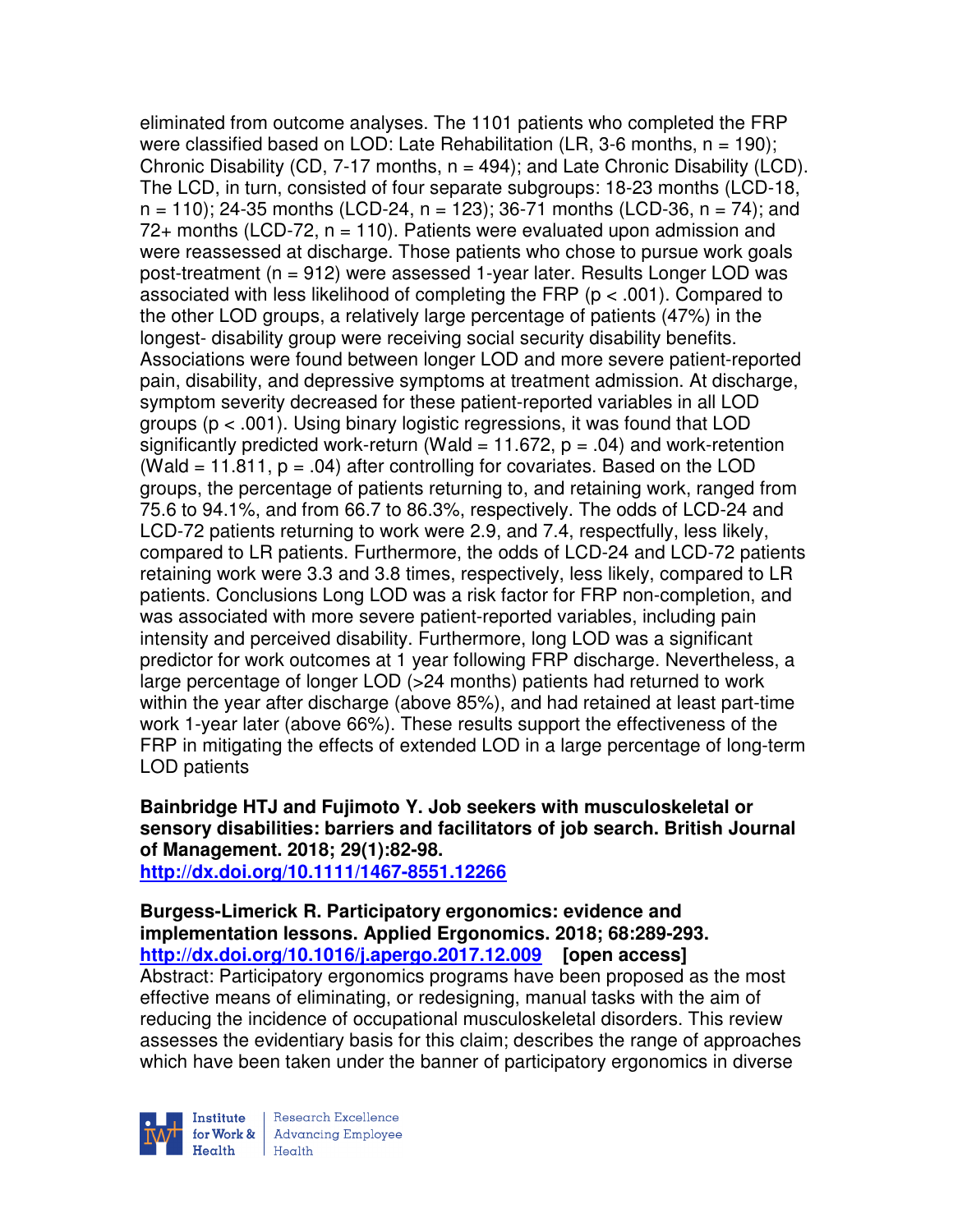industries; and collates the lessons learned about the implementation of such programs

# **Cieza A, Sabariego C, Bickenbach J, and Chatterji S. Rethinking disability. BMC Medicine. 2018; 16(1):14.**

**http://dx.doi.org/10.1186/s12916-017-1002-6 [open access]** Abstract: Disability as a health outcome deserves more attention than it has so far received. With people living longer and the epidemiological transition from infectious to noncommunicable diseases as the major cause of health burden, we need to focus attention on disability - the non-fatal impact of heath conditions - over and above our concern for causes of mortality.With the first Global Burden of Disease study, WHO provided a metric that enabled the comparison of the impact of diseases, drawing on a model of disability that focused on decrements of health. This model has since been elaborated in the International Classification of Functioning, Disability and Health as being either a feature of the individual or arising out of the interaction between the individual's health condition and contextual factors. The basis of WHO's ongoing work is a set of principles: that disability is a universal human experience; that disability is not determined solely by the underlying health condition or predicated merely on the presence of specific health conditions; and finally, that disability lies on a continuum from no to complete disability. To determine whether interventions at individual or population levels are effective, an approach to disability measurement that allows for an appropriate and fair comparison across health conditions is needed. WHO has designed the Model Disability Survey (MDS) to collect information relevant to understand the lived experience of disability, including the person's capacity to perform tasks actions in daily life, their actual performance, the barriers and facilitators in the environment they experience, and their health conditions. As disability gains prominence within the development agenda in the United Nations Sustainable Development Goals, and the implementation of the United Nations Convention on the Rights of Persons with Disabilities, the MDS will provide the data to monitor the progress of countries on meeting their obligations.The lesson learned from WHO's activities is that disability is a universal human experience, in the sense that everyone can be placed on a continuum of functioning and either currently experiences or is vulnerable to experiencing disability over the course of their lives. This understanding of disability is the key to mainstreaming disability within the public discourse

**Glinka M, Metzger S, Viggiani D, and Callaghan J. The effect of task type and perceived demands on postural movements during standing work. Applied Ergonomics. 2018; 69:146-152. http://dx.doi.org/10.1016/j.apergo.2018.01.015** 

**Hansen MC, Aagaard T, Christensen HW, and Hartvigsen J. Work-related acute physical injuries, chronic overuse complaints, and the psychosocial work environment in Danish primary care chiropractic practice: a crosssectional study. Chiropractic & Manual Therapies. 2018; 26:4.** 



Institute Research Excellence<br>for Work & Advancing Employee<br>Health Health  $H_{\text{eath}}$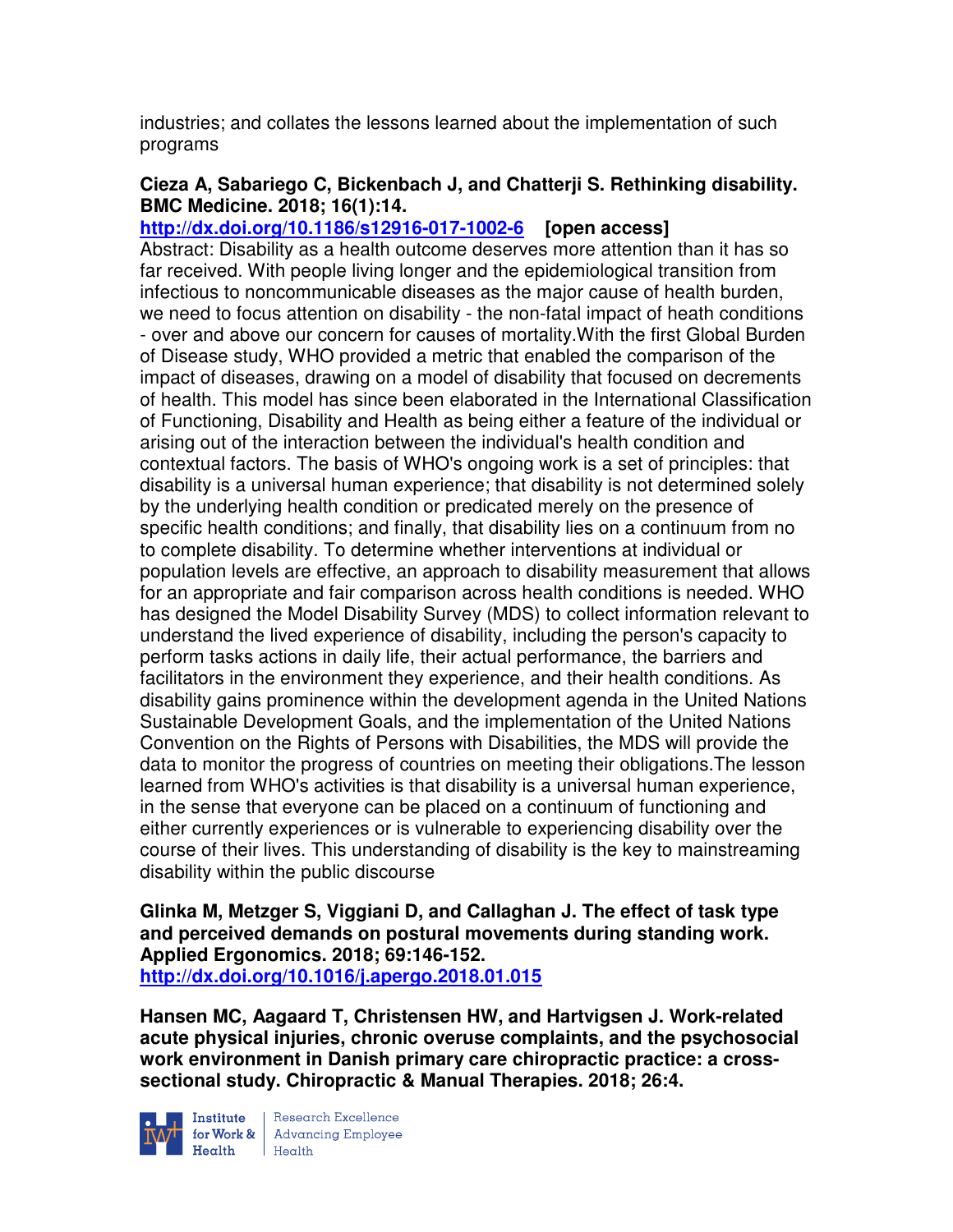# **http://dx.doi.org/10.1186/s12998-018-0174-2 [open access]**

Abstract: Background: Little is known about the physical and psychosocial work environment of chiropractors and their work-related health complaints, and this has never been described for Danish chiropractors. The aim of this study was, therefore, to describe work-related acute physical injuries, overuse complaints, and psychosocial stress in Danish chiropractic work settings. Methods: We developed a questionnaire specifically for this study and distributed it electronically in August 2016 using SurveyXact to all 575 members of the Danish Chiropractors' Association working in primary care clinics. Chiropractors were asked about their work-related acute physical injuries and overuse complaints as well as any psychosocial stress they experienced at work during the previous year. We described our sample and variables using means, medians, ranges, and confidence intervals where appropriate. Statistically significant differences between genders, types of complaints and injuries, and between clinic owners and associates were examined using Chi-square and Fischer's exact tests, where appropriate, or by examining confidence intervals for non-overlap. Results: 355 (65.2%) chiropractors answered the survey. Of these, 216 (61%, 95% CI 56- 66) had experienced a work-related acute physical injury and/or overuse complaint during the previous year. Work-related overuse complaints were most commonly reported in the low back, wrist, thumb, and shoulder, and were more common among women (63%, 95% CI 56-70) than men (51%, 95% CI 43-59). Chiropractors with more than five years in practice (59%, 95% CI 52-64) reported significantly fewer work-related acute injuries and overuse complaints during the previous year compared with chiropractors with less than five years in practice (83%, 95% CI 73-91). In general, these practicing Danish chiropractors reported having a good psychosocial work environment, and 90% of chiropractors "always" or "often" felt that they were motivated and committed to their work. Conclusion: This sample of Danish practicing chiropractors commonly reported work-related acute physical injuries or overuse complaints. Overuse complaints were most commonly reported in the low back, wrist, thumb, and shoulder and were more common among women than men. Newly educated chiropractors reported more overuse complaints than experienced chiropractors. Collectively, this sample of Danish chiropractors reported that they had a good psychosocial work environment

#### **Lardon A, Dubois JD, Cantin V, Piche M, and Descarreaux M. Predictors of disability and absenteeism in workers with non-specific low back pain: a longitudinal 15-month study. Applied Ergonomics. 2018; 68:176-185. http://dx.doi.org/10.1016/j.apergo.2017.11.011**

Abstract: OBJECTIVES: The objective of this study was to identify baseline predictors of disability and absenteeism in workers with a history of non-specific low back pain (LBP). METHODS: One hundred workers with a history of nonspecific LBP participated in three evaluations (baseline, 7 and 15 months followup). Current and past history of LBP, clinical pain intensity, disability, absenteeism, fear-avoidance beliefs, pain catastrophizing, pain hypervigilance,

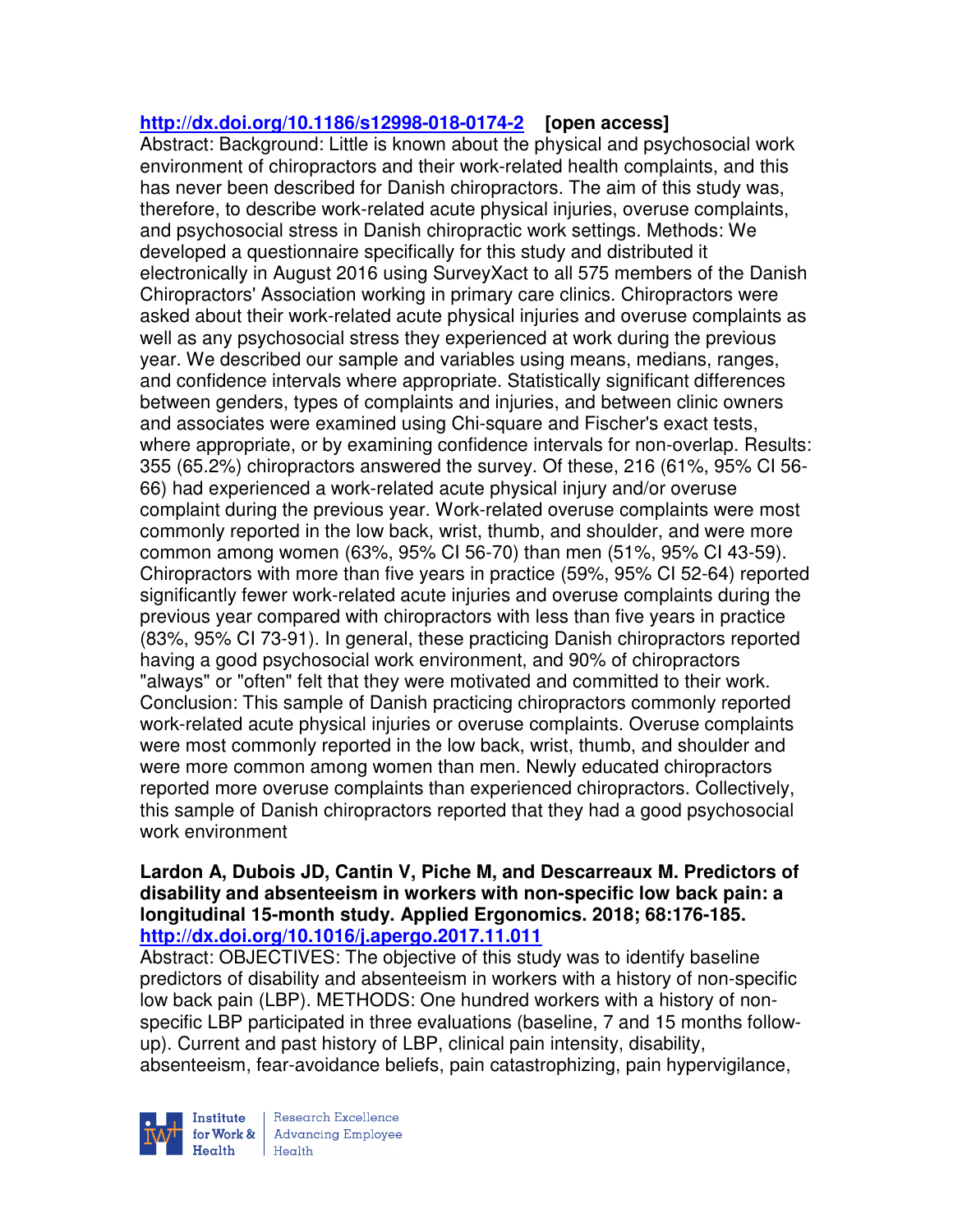work satisfaction and patient stratification based on "risk of poor clinical outcome assessment" (RPCO) were evaluated using questionnaires and interviews. In addition, cutaneous heat pain thresholds, cutaneous heat pain tolerance thresholds, conditioned pain modulation (CPM), trunk kinematics and muscle activity were measured during each evaluation. Logistic regression models were used to determine predictors of LBP disability and absenteeism at 15-months. RESULTS: Sixty-eight workers returned for the 15-month follow-up and among this sample, 49% reported disability and 16% reported absenteeism at follow-up. Baseline clinical pain intensity predicted disability (OR = 1.08, 95%CI: 1.03-1.13) at 15-month while work satisfaction ( $OR = 0.93$ ,  $95\% CI: 0.87 - 0.99$ ) and RPCO (OR = 1.51, 95%CI: 1.05-2.16) predicted absenteeism. These results remained significant after adjustments for age, gender as well as type of work and intervention. CONCLUSION: This study highlights the importance of clinical pain and psychological factors in the prediction and potentially the prevention of future disability. Screening tools assessing these risk factors can be useful to evaluate workers with past history of low back pain

# **Lohela-Karlsson M, Nybergh L, and Jensen I. Perceived health and workenvironment related problems and associated subjective production loss in an academic population. BMC Public Health. 2018; 18(1):257.**

**http://dx.doi.org/10.1186/s12889-018-5154-x [open access]**

Abstract: BACKGROUND: The aim was to investigate the prevalence of health problems and work environment problems and how these are associated with subjective production loss among women and men at an academic workplace. An additional aim was to investigate whether there were differences between women and men according to age group, years at current workplace, academic rank or managerial position. METHODS: A questionnaire was sent in 2011 to all employees at a Swedish university ( $n = 5144$ ). Only researchers and teachers were included in the study ( $n = 3207$ ). Spearman correlations were performed to investigate differences in health and work environment problems. Employees who reported having experienced work environment or health problems in the previous seven days ( $n = 1475$ ) were included in the analyses in order to investigate differences in subjective production loss. This was done using Student's t-test, One-way Anova and generalized linear models. RESULTS: The response rate was  $63\%$  (n = 2022). A total of 819 academic staff (40% of the population) reported experiencing either health problems, work environment problems or both during the previous seven days. The prevalence of health problems only or a combination of work environment and health problems was higher among women than men (p-value <0.05). This was especially the case for younger women, those in lower academic positions and those who had worked for fewer years at their current workplace. No difference was found for work environment problems. The majority of the employees who reported problems said that these problems affected their ability to perform at work (84-99%). The average production loss varied between 31 and 42% depending on the type of problem. Production loss due to health-related and work-environment related

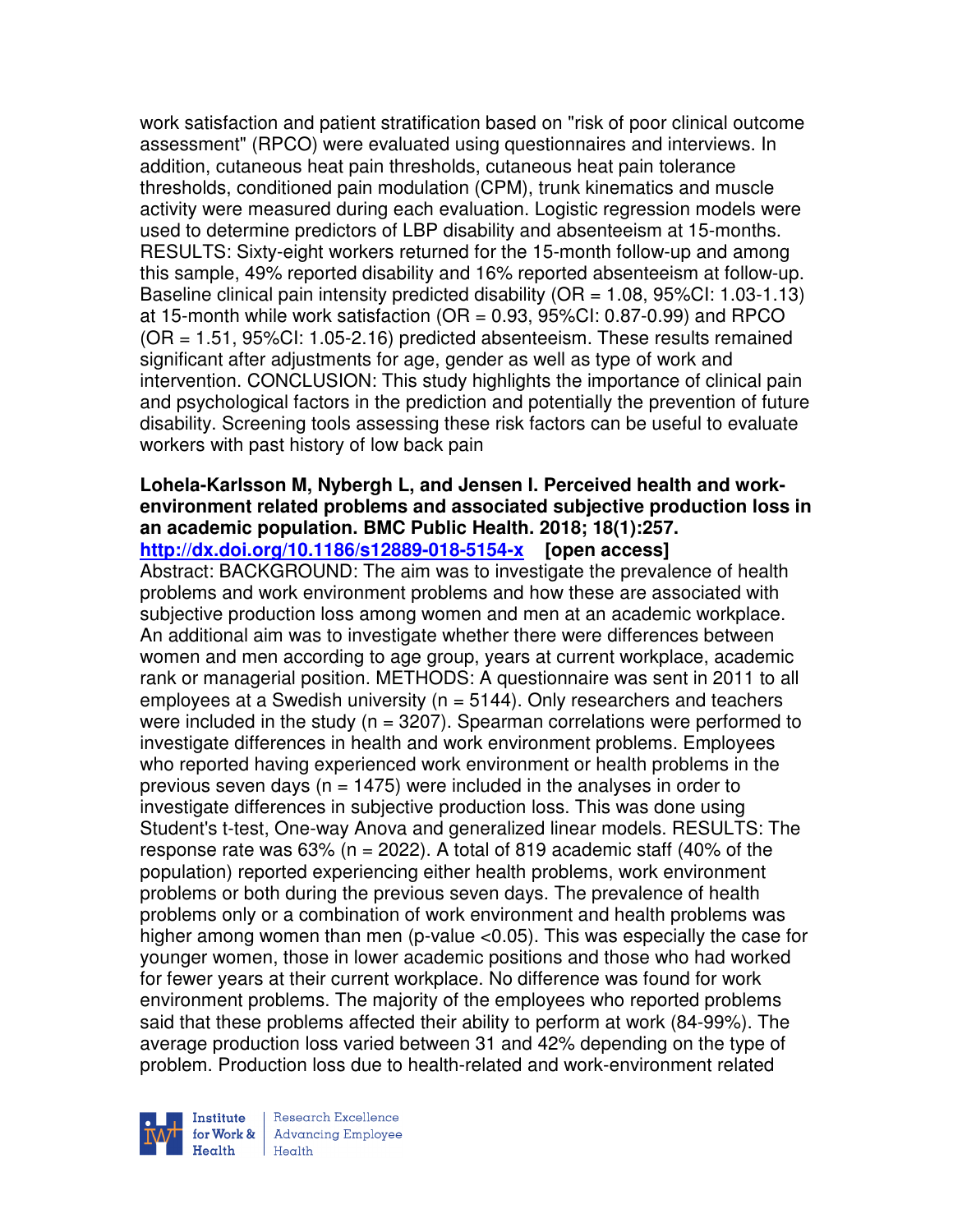problems was highest among junior researchers and managers. No significant difference between men and women was found in the level of production loss. CONCLUSION: Subjective production loss in academia can be associated with health and work- environment problems. These losses appear similar for women and men even though younger female academics, women in lower academic ranks and those with fewer years of employment in their current workplace report a higher prevalence of health problems and combined work-environment and health problems than men

## **McLinton S, McLinton SS, and van der Linden M. Psychosocial factors impacting workplace injury rehabilitation: evaluation of a concise screening tool. Journal of Occupational Rehabilitation. 2018; 28(1):121-129. http://dx.doi.org/10.1007/s10926-017-9701-6**

Abstract: Purpose To determine whether the delayed recovery often observed in simple musculoskeletal injuries occurring at work is related to poor workplace and home social support. Method A four question psychosocial screening tool called the "How are you coping gauge?" (HCG) was developed. This tool was implemented as part of the initial assessment for all new musculoskeletal workplace injuries. Participants were excluded if they did not meet the strict criteria used to classify a musculoskeletal injury as simple. The HCG score was then compared to the participant's number of days until return to full capacity (DTFC). It was hypothesised that those workers indicating a poorer level of workplace and home support would take longer time to return to full capacity. Results A sample of 254 participants (316 excluded) were included in analysis. Significant correlation (p < 0.001) was observed between HCG scores for selfreported work and home support and DTFC thereby confirming the hypothesis. Path analysis found workplace support to be a significant moderate-to-strong predictor of DTFC (-0.46). Conclusion A correlation was observed between delayed workplace injury recovery and poor perceived workplace social support. The HCG may be an effective tool for identifying these factors in musculoskeletal workplace injuries of a minor pathophysiological nature. There may be merit in tailoring injury rehabilitation towards addressing psychosocial factors early in the injury recovery process to assist with a more expedient return to full work capacity following simple acute musculoskeletal injury

## **Morag I and Luria G. A group-level approach to analyzing participative ergonomics (PE) effectiveness: the relationship between PE dimensions and employee exposure to injuries. Applied Ergonomics. 2018; 68:319-327. http://dx.doi.org/10.1016/j.apergo.2017.12.014**

Abstract: Most studies concerned with participative ergonomic (PE) interventions, focus on organizational rather than group level analysis. By implementing an intervention at a manufacturing plant, the current study, utilizing advanced information systems, measured the effect of line-supervisor leadership on employee exposure to risks. The study evaluated which PE dimensions (i.e., extent of workforce involvement, diversity of reporter role types and scope of

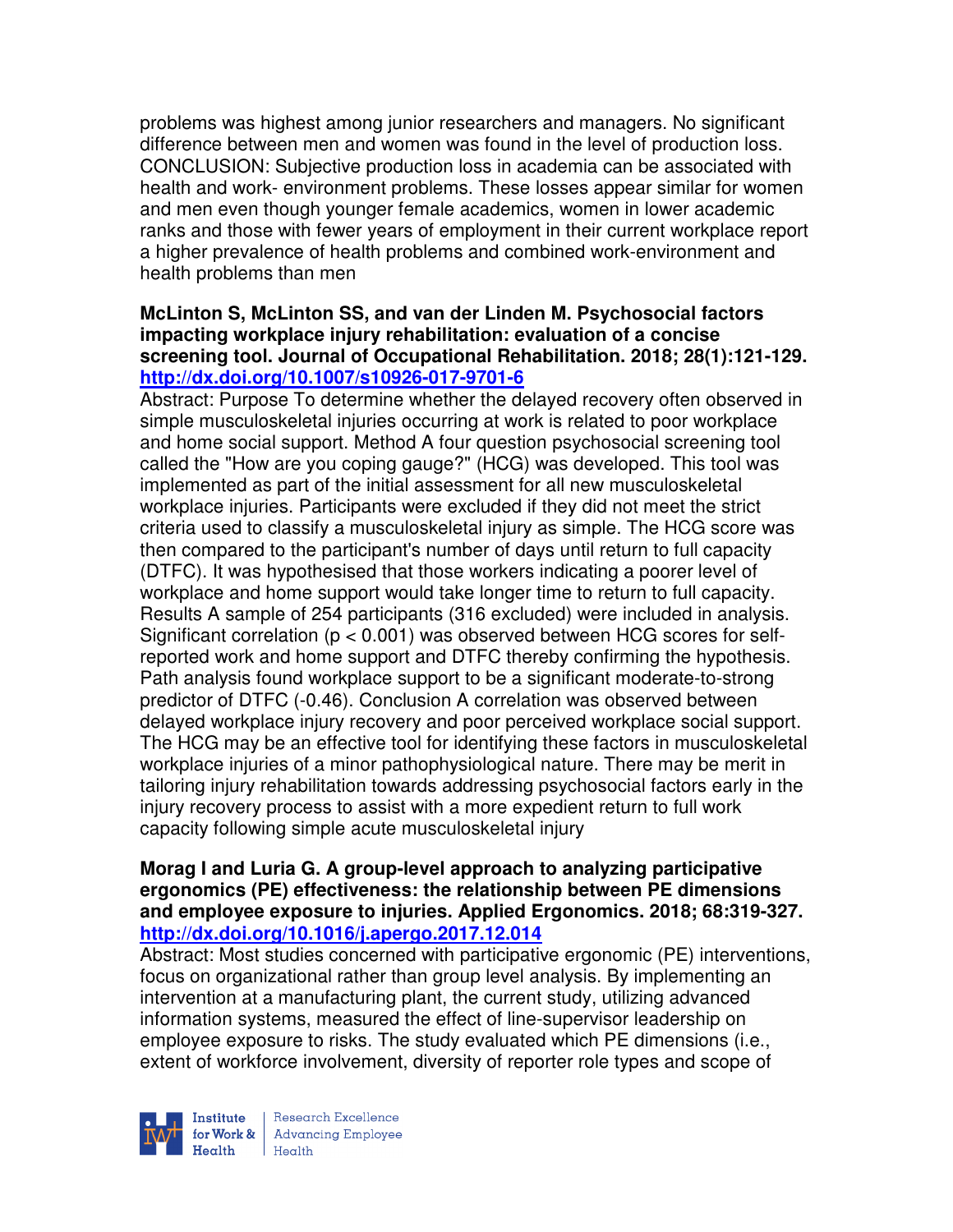analysis) are related to such exposure at the group level. The data for the study was extracted from two separate computerized systems (workforce medical records of 791 employees and an intranet reporting system) during a two-year period. While the results did not confirm the effect of line-supervisor leadership on subordinates' exposure to risks, they did demonstrate relationships between PE dimensions and the employees' exposure to risks. The results support the suggested level of analysis and demonstrate that group-based analysis facilitates the assimilation of preventive interventions

## **Page MJ, Shamseer L, and Tricco AC. Registration of systematic reviews in PROSPERO: 30,000 records and counting. Systematic Reviews. 2018; 7(1):32.**

**http://dx.doi.org/10.1186/s13643-018-0699-4 [open access]**

Abstract: BACKGROUND: The International Prospective Register of Systematic Reviews (PROSPERO) was launched in February 2011 to increase transparency of systematic reviews (SRs). There have been few investigations of the content and use of the database. We aimed to investigate the number of PROSPERO registrations from inception to 2017, and website usage in the last year. We also aimed to explore the epidemiological characteristics of and completeness of primary outcome pre-specification in a sample of PROSPERO records from 2017. METHODS: The PROSPERO database managers provided us with data on the annual and cumulative number of SR registrations up to October 10, 2017, and the number of visits to the PROSPERO website over the year preceding October 10, 2017. One author collected data on the focus of the SR (e.g. therapeutic, diagnostic), health area addressed, funding source and completeness of outcome pre-specification in a random sample of 150 records of SRs registered in PROSPERO between April 1, 2017 and September 30, 2017. RESULTS: As of October 10, 2017, there were 26,535 SRs registered in PROSPERO; guided by current monthly submission rates, we anticipate this figure will reach over 30,000 by the end of 2017. There has been a 10-fold increase in registrations, from 63 SRs per month in 2012 to 800 per month in 2017. In the year preceding October 10, 2017, the PROSPERO website received more than 1.75 million page views. In the random sample of 150 registered SRs, the majority were focused on a therapeutic question (78/150 [52%]), while only a few focused on a diagnostic/prognostic question (11/150 [7%]). The 150 registered SRs addressed 18 different health areas. Any information about the primary outcome other than the domain (e.g. timing, effect measures) was not pre-specified in 44/150 records (29%). CONCLUSIONS: Registration of SRs in PROSPERO increased rapidly between 2011 and 2017, thus benefiting users of health evidence who want to know about ongoing SRs. Further work is needed to explore how closely published SRs adhere to the planned methods, whether greater pre-specification of outcomes prevents selective inclusion and reporting of study results, and whether registered SRs address necessary questions



Research Excellence for Work & | Advancing Employee  $H_{\text{each}}$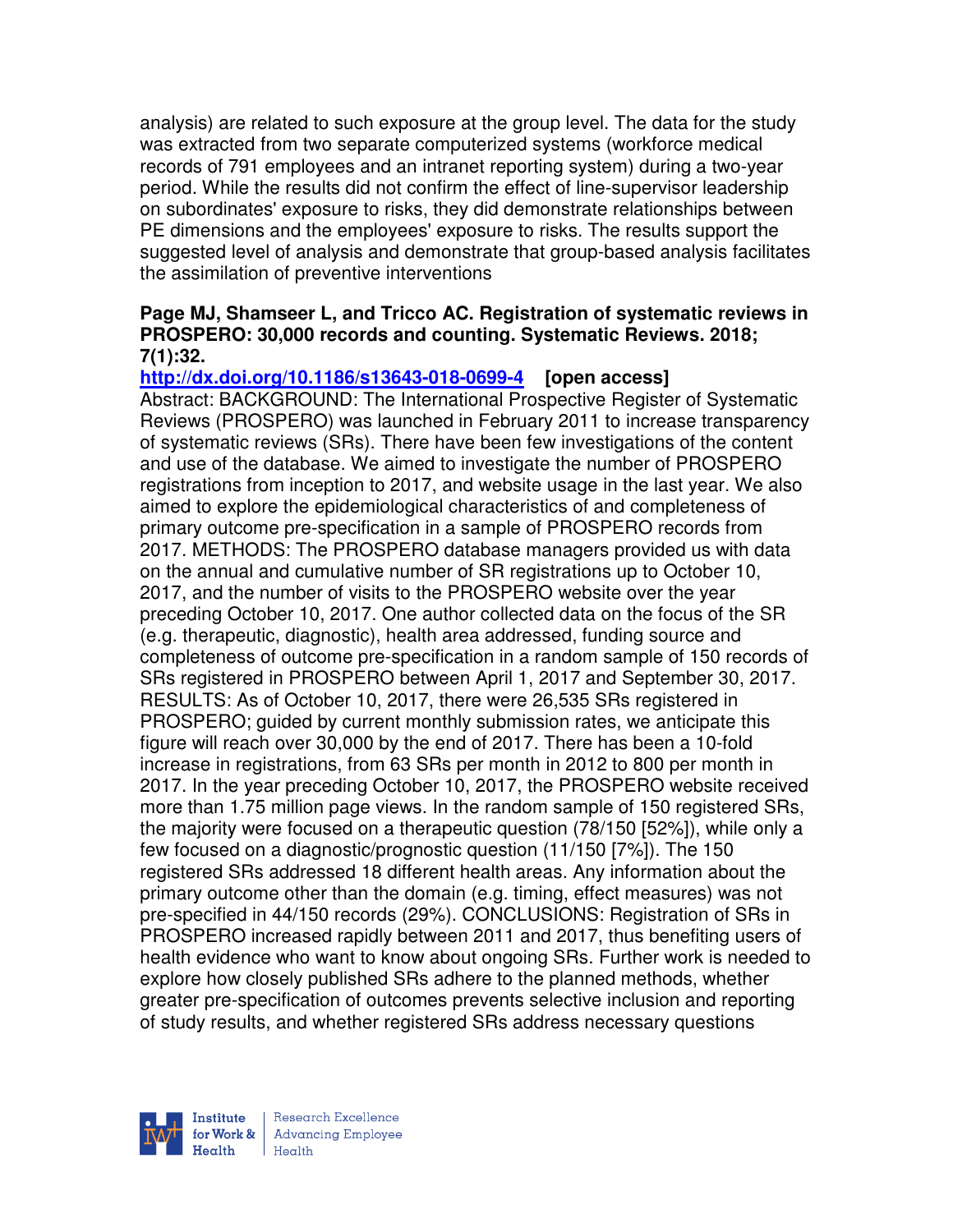**Prem R, Paskvan M, Kubicek B, and Korunka C. Exploring the ambivalence of time pressure in daily working life. International Journal of Stress Management. 2018; 25(1):35-43. http://dx.doi.org/10.1037/str0000044** 

**Rise MB, Skagseth M, Klevanger NE, Aasdahl L, Borchgrevink P, Jensen C, Tenggren H, Halsteinli V, Jacobsen TN, Loland SB, Johnsen R, and Fimland MS. Design of a study evaluating the effects, health economics, and stakeholder perspectives of a multi-component occupational rehabilitation program with an added workplace intervention: a study protocol. BMC Public Health. 2018; 18(1):219.** 

**http://dx.doi.org/10.1186/s12889-018-5130-5 [open access]** Abstract: BACKGROUND: Recent research has suggested that interventions at the workplace might be the most potent ingredient in return to work interventions, but few studies have investigated the different effects of workplace interventions as part of occupational rehabilitation programs. The comprehensive design described in this article includes effect (on return to work and health outcomes), and health economic evaluations of a workplace intervention added to a multicomponent rehabilitation program. Qualitative and mixed method studies will investigate sick-listed persons', rehabilitation therapists' and employers' perspectives on the usability and outcomes of the rehabilitation program and the workplace intervention. The program and intervention are provided to patients with musculoskeletal, psychological or general and unspecified diagnoses. The program is multi-component and includes Acceptance and Commitment Therapy, physical exercise, patient education and creating a plan for increased work participation. METHODS: Persons who are employed, aged from 18 to 60 years, with a current sick leave status of 50% or more and a diagnosis within the musculoskeletal, psychological or general and unspecified chapters of International Classification of Primary Care-2 (ICPC-2) will be recruited to a researcher-blinded parallel-group randomized controlled trial. All participants take part in an in-patient occupational rehabilitation program, while the intervention group also takes part in an intervention at the workplace. The effect and economic evaluation will investigate the effect of the added workplace intervention. The primary outcome measures will be time until full sustainable return to work and total number of sickness absence days in the 12 months after inclusion. Health economic evaluations will investigate the cost-effectiveness and cost-utility. Qualitative studies will investigate rehabilitation therapists' experiences with working towards return to work within an ACT-approach and stakeholders' experiences with the workplace intervention. A mixed methods study will combine quantitative and qualitative findings on the participants' expectations and motivation for return to work. DISCUSSION: The outline of this comprehensive study could represent an important addition to the standard designs of return to work evaluation. The mixed methods design, with qualitative approaches as well as a rigorous randomized controlled trial, might prove useful



Research Excellence **Institute** Research Excellence<br> **For Work &**<br>
Morth Harlth Harlth Health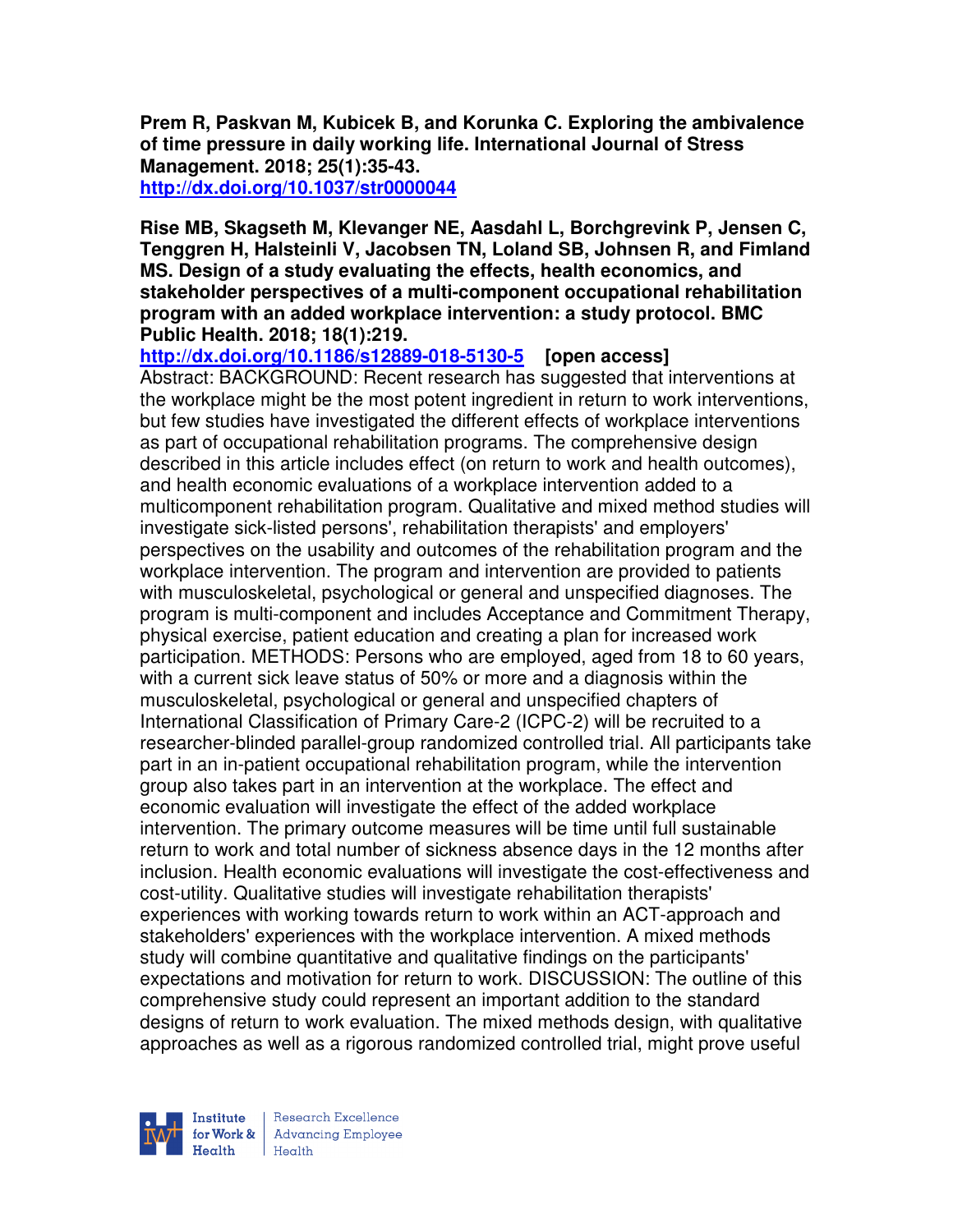to shed light on contextual factors. TRIAL REGISTRATION: ClinicalTrials.gov : NCT02541890 . September 4, 2015

**Rotermann M and Macdonald R. Analysis of trends in the prevalence of cannabis use in Canada, 1985 to 2015. Health Reports. 2018; 29(2):10-20. http://www.statcan.gc.ca/pub/82-003-x/2018002/article/54908-eng.pdf** 

**Song S, Awolusi I, and Marks E. Impact of discretionary safety funding on construction safety. Journal of Safety, Health & Environmental Research. 2017; 13(2):378-384. [doi unavailable as of Feb 23, 2018]** 

**Tricco AC, Zarin W, Rios P, Nincic V, Khan PA, Ghassemi M, Diaz S, Pham B, Straus SE, and Langlois EV. Engaging policy-makers, heath system managers, and policy analysts in the knowledge synthesis process: a scoping review. Implementation Science. 2018; 13(1):31. http://dx.doi.org/10.1186/s13012-018-0717-x [open access]** Abstract: BACKGROUND: It is unclear how to engage a wide range of knowledge users in research. We aimed to map the evidence on engaging knowledge users with an emphasis on policy-makers, health system managers, and policy analysts in the knowledge synthesis process through a scoping review. METHODS: We used the Joanna Briggs Institute guidance for scoping reviews. Nine electronic databases (e.g., MEDLINE), two grey literature sources (e.g., OpenSIGLE), and reference lists of relevant systematic reviews were searched from 1996 to August 2016. We included any type of study describing strategies, barriers and facilitators, or assessing the impact of engaging policymakers, health system managers, and policy analysts in the knowledge synthesis process. Screening and data abstraction were conducted by two reviewers independently with a third reviewer resolving discrepancies. Frequency and thematic analyses were conducted. RESULTS: After screening 8395 titles and abstracts followed by 394 full-texts, 84 unique documents and 7 companion reports fulfilled our eligibility criteria. All 84 documents were published in the last 10 years, and half were prepared in North America. The most common type of knowledge synthesis with knowledge user engagement was a systematic review (36%). The knowledge synthesis most commonly addressed an issue at the level of national healthcare system (48%) and focused on health services delivery (17%) in high-income countries (86%). Policy-makers were the most common (64%) knowledge users, followed by healthcare professionals (49%) and government agencies as well as patients and caregivers (34%). Knowledge users were engaged in conceptualization and design (49%), literature search and data collection (52%), data synthesis and interpretation (71%), and knowledge dissemination and application (44%). Knowledge users were most commonly engaged as key informants through meetings and workshops as well as surveys, focus groups, and interviews either in-person or by telephone and emails. Knowledge user content expertise/awareness was a common facilitator (18%), while lack of time or opportunity to participate was a common barrier (12%).



Institute Research Excellence<br>for Work & Advancing Employee<br>Health Health  $Heath$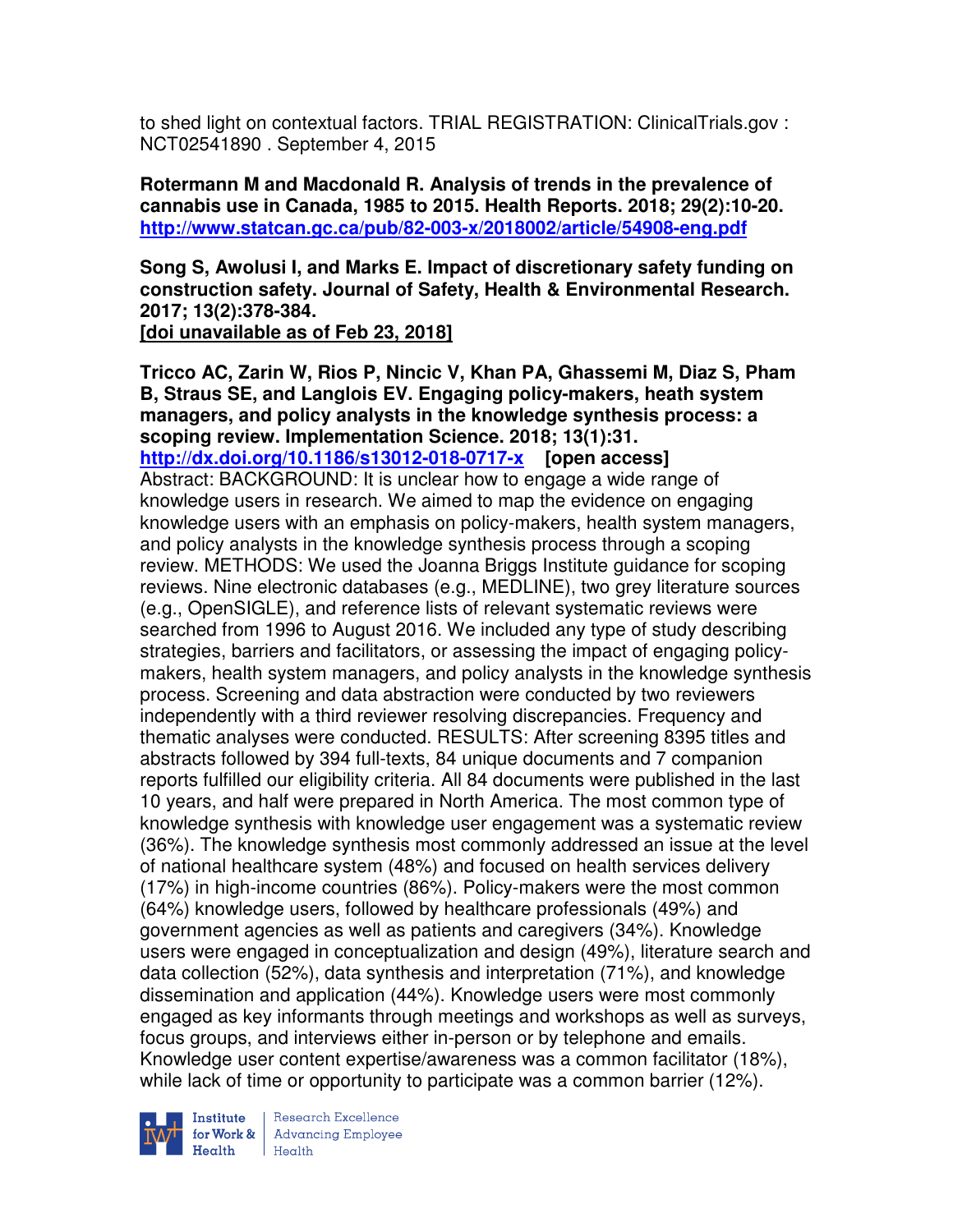CONCLUSIONS: Knowledge users were most commonly engaged during the data synthesis and interpretation phases of the knowledge synthesis conduct. Researchers should document and evaluate knowledge user engagement in knowledge synthesis. REGISTRATION DETAILS: Open Science Framework ( https://osf.io/4dy53/ )

## **Waongenngarm P, Areerak K, and Janwantanakul P. The effects of breaks on low back pain, discomfort, and work productivity in office workers: a systematic review of randomized and non-randomized controlled trials. Applied Ergonomics. 2018; 68:230-239.**

## **http://dx.doi.org/10.1016/j.apergo.2017.12.003**

Abstract: The purpose of this study was to evaluate the effectiveness of breaks on low back pain, discomfort, and work productivity in office workers. Publications were systematically searched in several databases from 1980 to December 2016. Relevant randomized and non-randomized controlled trials were retrieved and assessed for methodological quality by two independent reviewers. Quality of evidence was assessed and rated according to GRADE guidelines. Eight randomized controlled trials and three non-randomized controlled trials were included in this review, of which 10 were rated as highquality studies. The break programs were highly heterogeneous with work duration ranging from 5 min to 2 h and break duration ranging from 20 s to 30 min. The results showed low-quality evidence for the conflicting effect of breaks on pain and low-quality evidence for the positive effect of breaks on discomfort. When stratified by type of breaks, moderate-quality evidence was found for the positive effect of active breaks with postural change for pain and discomfort. Moderate-quality evidence indicated that the use of breaks had no detrimental effect on work productivity. More high-quality studies are needed before recommendations can be given. Within a number of methodological limitations that are present in the published studies, active breaks with postural change may be effective in reducing pain in workers with acute low back pain and to prevent discomfort in healthy subjects

## **de Wind A, Scharn M, Geuskens GA, van der Beek AJ, and Boot CRL. Predictors of working beyond retirement in older workers with and without a chronic disease: results from data linkage of Dutch questionnaire and registry data. BMC Public Health. 2018; 18(1):265.**

# **http://dx.doi.org/10.1186/s12889-018-5151-0 [open access]**

Abstract: BACKGROUND: An increasing number of retirees continue to work beyond retirement despite being eligible to retire. As the prevalence of chronic disease increases with age, working beyond retirement may go along with having a chronic disease. Working beyond retirement may be different for retirees with and without chronic disease. We aim to investigate whether demographic, socioeconomic and work characteristics, health and social factors predict working beyond retirement, in workers with and without a chronic disease. METHODS: Employees aged 56-64 years were selected from the Study on Transitions in



Research Excellence **Institute** Research Excellence<br> **For Work &**<br>
Marth Harlth Harlth  $H_{\text{eath}}$